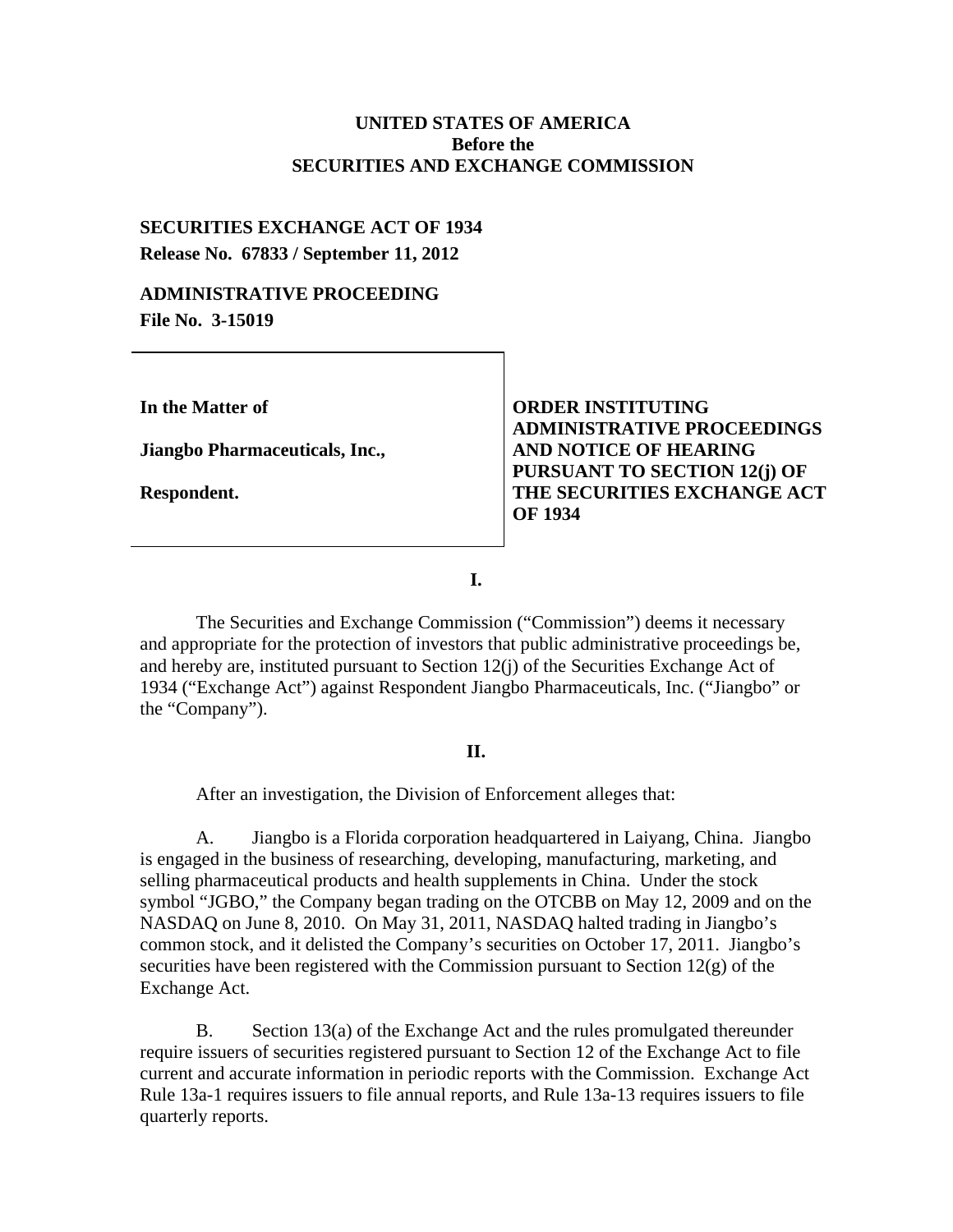C. Jiangbo is delinquent in its periodic filings with the Commission.

D. Jiangbo has failed to file its requisite periodic reports for its fiscal year ended June 30, 2011, its fiscal quarter ended September 30, 2011, its fiscal quarter ended December 31, 2011, and its fiscal quarter ended March 31, 2012.

E. As a result of the foregoing, Jiangbo has failed to comply with Section 13(a) of the Exchange Act and Rules 13a-1 and 13a-13 thereunder.

#### **III.**

In view of the allegations made by the Division of Enforcement, the Commission deems it necessary and appropriate for the protection of investors that public administrative proceedings be instituted to determine:

A. Whether the allegations contained in Section II hereof are true and, in connection therewith, to afford the Respondent an opportunity to establish any defenses to such allegations; and

B. Whether it is necessary and appropriate for the protection of investors to suspend for a period not exceeding twelve months, or to revoke the registration of each class of securities, registered pursuant to Section 12 of the Exchange Act, of the Respondent identified in Section II hereof, and any successor under Exchange Act Rules 12b-2 and 12g-3 or new corporate name of the Respondent.

#### **IV.**

IT IS HEREBY ORDERED that a public hearing for the purpose of taking evidence on the questions set forth in Section III hereof shall be convened at a time and place to be fixed, and before an Administrative Law Judge to be designated by further order as provided by Rule 110 of the Commission's Rules of Practice [17 C.F.R. § 201.110].

IT IS HEREBY FURTHER ORDERED that Respondent shall file an Answer to the allegations contained in this Order within twenty (20) days after service of this Order, as provided by Rule 220(b) of the Commission's Rules of Practice [17 C.F.R. § 201.220(b)].

If Respondent fails to file the directed Answer, or fails to appear at a hearing after being duly notified, the Respondent may be deemed in default and the proceedings may be determined against it upon consideration of this Order, the allegations of which may be deemed to be true as provided by Rules 155(a), 220(f), 221(f), and 310 of the Commission's Rules of Practice [17 C.F.R. §§ 201.155(a), 201.220(f), 201.221(f), and 201.310].